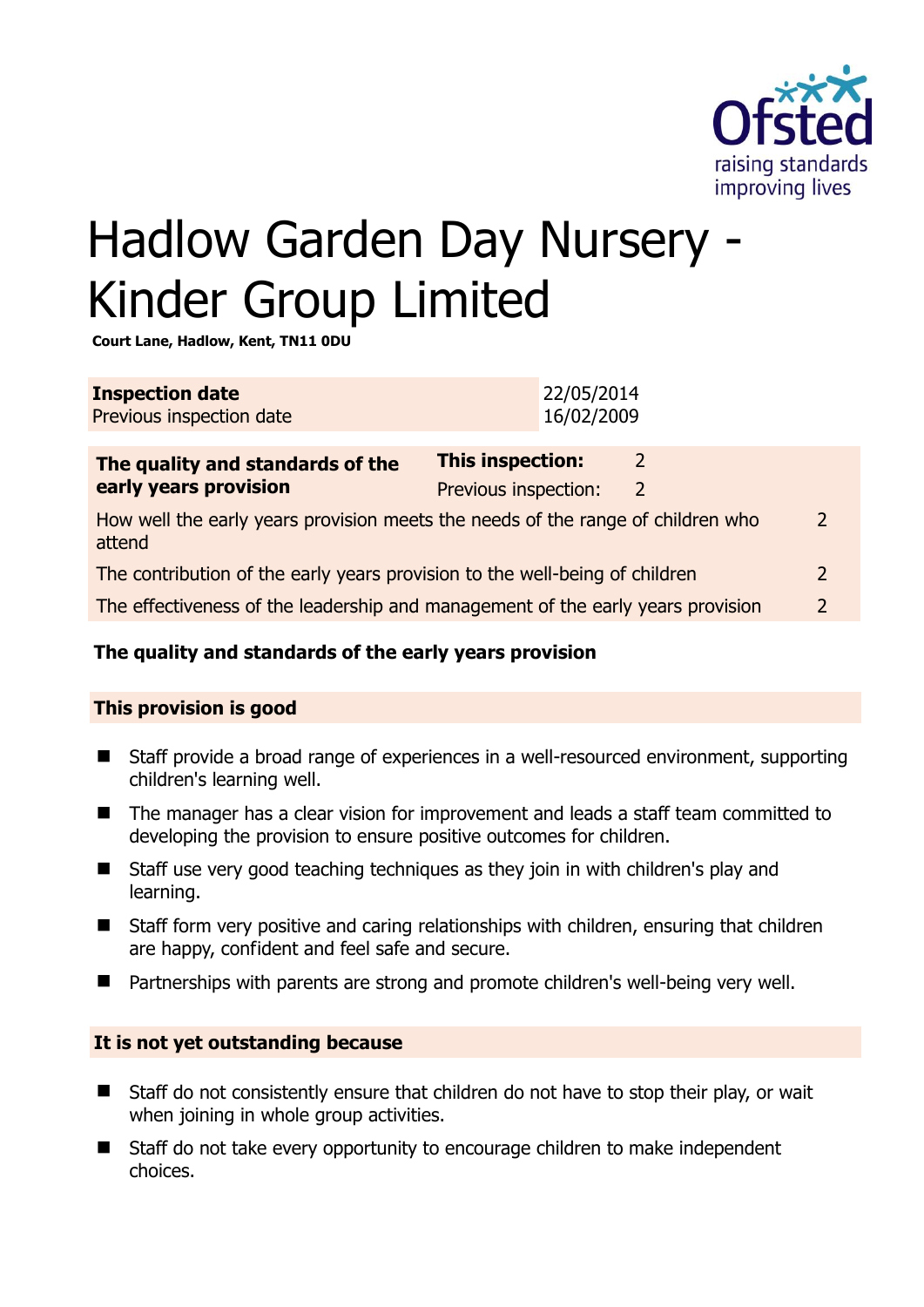## **Information about this inspection**

Inspections of registered early years provision are:

- $\blacksquare$  scheduled at least once in every inspection cycle the current cycle ends on 31 July 2016
- scheduled more frequently where Ofsted identifies a need to do so, for example where provision was previously judged inadequate
- **•** brought forward in the inspection cycle where Ofsted has received information that suggests the provision may not be meeting the legal requirements of the Early Years Foundation Stage or where assessment of the provision identifies a need for early inspection
- **•** prioritised where we have received information that the provision is not meeting the requirements of the Early Years Foundation Stage and which suggests children may not be safe
- scheduled at the completion of an investigation into failure to comply with the requirements of the Early Years Foundation Stage.

The provision is also registered on the voluntary and compulsory parts of the Childcare Register. This report includes a judgment about compliance with the requirements of that register.

#### **Inspection activities**

- $\blacksquare$ The inspector carried out observations across the main activity rooms and the outside area.
- The inspector spoke to parents, children and staff within the setting and took into account their views.
- The inspector viewed planning documentation and the children's assessment records.

The inspector met with the setting manager to discuss the leadership and

- $\blacksquare$ management of the provision and invited the manager to carry out a joint observation.
- **Contract** The inspector checked the suitability of staff, qualifications, risk assessments and safeguarding policies, the setting's self-evaluation form and setting improvement action plan.

#### **Inspector**

Penny Mead-Topley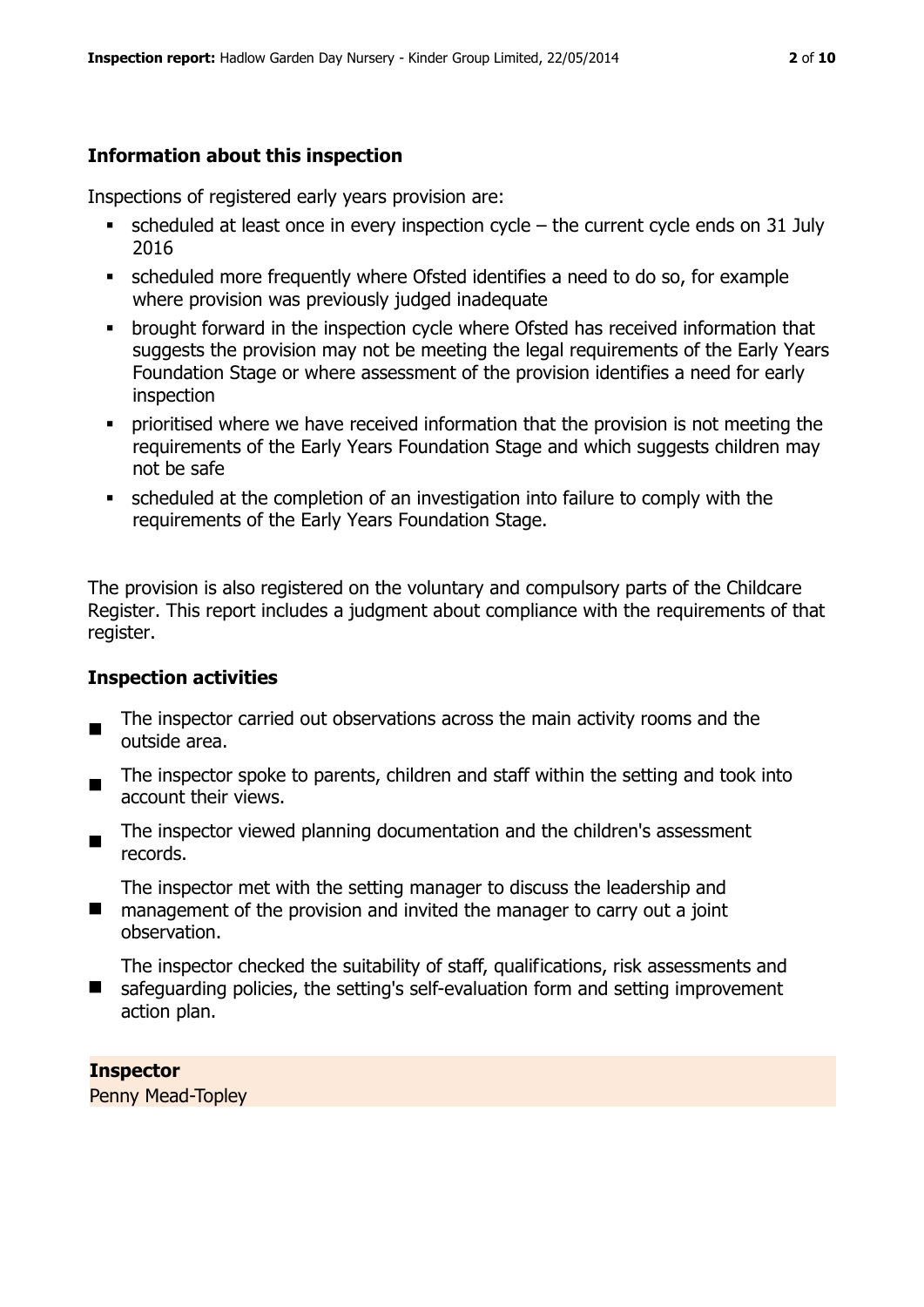#### **Full report**

#### **Information about the setting**

Hadlow Garden Day Nursery was first registered in 1999 and is managed by Busy Bees Day Nurseries Limited. The nursery operates from one building located in the grounds of Hadlow College, in Hadlow, Kent. The surrounding area is rural. There are four playrooms for differing ages, two bathrooms, a kitchen, an office and a large, enclosed outside area. The nursery operates from 7am until 6pm, Monday to Friday, 52 weeks a year. The nursery is registered on the Early Years Register and both the compulsory part and the voluntary part of the Childcare Register. There are presently 70 children aged from six months to four years on roll. The nursery can support children with learning difficulties and/or disabilities. There are 11 staff who work directly with the children, all hold of whom relevant early years qualifications at a minimum of Level 3. The manager has an Early Years Teacher qualification. The nursery provides funded early education for three- and four-year-olds. The nursery receives support from Busy Bees' head office and the local authority. Access to the premises, including parking, is good.

#### **What the setting needs to do to improve further**

#### **To further improve the quality of the early years provision the provider should:**

- $\blacksquare$  give time for children to pursue their learning without interruption, and to return to activities
- find even more opportunities for children to develop their independence and have control over their learning.

#### **Inspection judgements**

#### **How well the early years provision meets the needs of the range of children who attend**

Staff effectively promote and support children's learning and development. All staff are well-qualified and use their knowledge to provide stimulating and exciting experiences for children. The key person regularly observes children in their play and uses these observations to plan appropriate next steps in children's learning Staff and parents work closely together in order to effectively meet children's individual needs, particularly when a young baby starts at the nursery. Staff find out about all children's needs and interests when they start through information they gain from parents. This means that they meet all children's needs from the outset. As a result, children settle quickly because they feel safe.

Staff track children's progress effectively, across all areas of learning. As a result, all children make good progress relative to their starting points. They share this information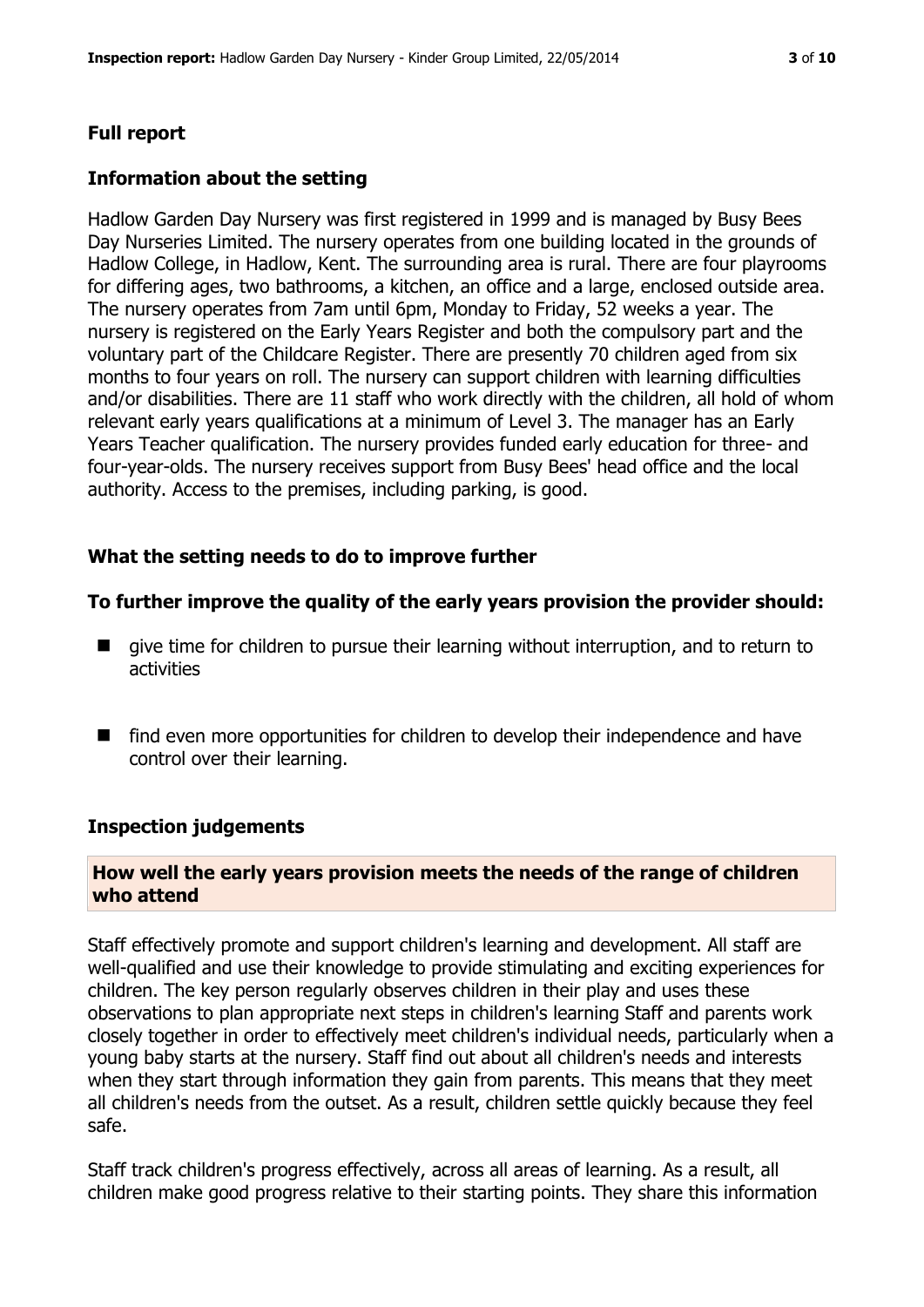with parents so that they can support their learning at home. Parents also contribute to their children's assessment records. Staff produce summative progress records periodically including the statutory check for two-year-old children, which includes details of progress on children's physical, communication and language and personal, social and emotional development. Children with special educational needs are supported very well and integrate fully in the nursery and the routines of the day. With support from parents and other professionals, staff devise individual education plans to provide suitable programmes to support children's leaning and well-being.

Staff understand the importance of physical play and exercise in the fresh air. As a result, outdoor play is planned well and all children, including babies who are not mobile, are eager to engage in the varied activities and equipment staff that arrange for them. Children are active as they explore natural materials, including a mud kitchen and a wildlife area. They develop their coordination and strength, and learn to take measured risks, as they ride bikes and climb and balance on a variety of equipment. They also have opportunities to rest and relax outdoors, for example, in a cosy book corner. However, due to the routine, children sometimes have to wait too long when moving from one area of the garden to another, missing some valuable learning experience time. Indoors, children are able to lie on the floor to use blocks and bricks and small world toys or to listen to stories. Babies, both mobile and non mobile, have space to experience and develop their coordination and walking skills.

Children have many opportunities to develop mathematical skills. Staff interact with children and discuss different mathematical concepts as they count and group play food items, sort bricks by size and learn about shape, space and pattern as they challenge themselves to complete jigsaws. Children see and identify numbers in the environment, in the displays that staff make of children's work, for example. Staff sit with children and support them in understanding. They encourage children to 'have a go' and praise them for their efforts. They talk appropriately to children and ask open-ended questions that extend the children's thinking. Consequently, children become keen learners.

Children are well supported in their transitions throughout the setting and when moving on to school. Children visit the local schools so that they are familiar to children before they start. This helps to prepare children for the next stage in their learning. Staff are thoughtful in their planning for the children's next move and cooperate well together and liaise with parents to ensure a smooth and effective transition. Children are happy and secure and benefit from their time at the nursery, through the wide range of experiences and resources available. Because of this children make good progress towards the early learning goals, which prepares them well for school and their future learning.

# **The contribution of the early years provision to the well-being of children**

Children feel safe and secure due to familiar staff, routines and the calm, consistent, caring support they receive. This positive interaction develops children's attachments with their key person and other staff, and effectively promotes their well-being, ensuring that children's emotional needs are met well. Children learn good eating habits and can use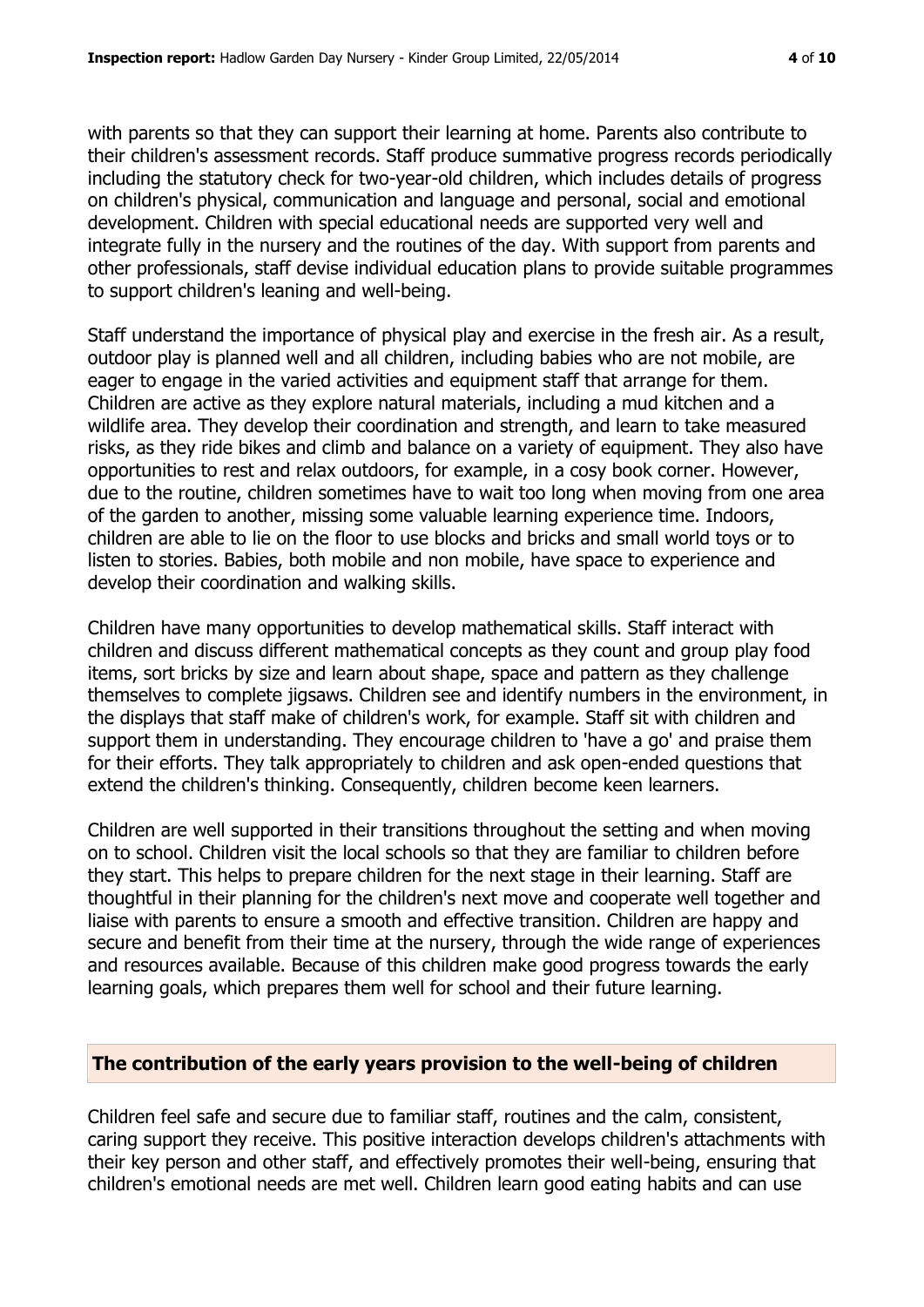cutlery appropriately.

Children are confident and are supported thoughtfully by staff who model behaviour very well, encouraging children to say 'please' and 'thank you' and to be kind to each other. As a result, children behave well and cooperate with each other. Very occasionally however, staff miss opportunities to support children's independence, by encouraging them to pour their own drinks or lay the table at mealtimes, for example.

Staff have a good understanding of individual children's dietary needs, offering different colour coded plates and utensils for those with allergies and intolerances. Staff sit with those with severe allergies, wearing colour coded aprons to alert others that they are attending to those children only at meal times. Children can benefit from healthy cooked lunches, cooked by outside catering, or can bring in a packed lunch. The nursery provides healthy snacks throughout the day, including fresh fruit and vegetables. Children have recently planted seeds in their growing area and they talk about eating what grows, which promotes their understanding of the world and about healthy eating.

Staff encourage an understanding of good hygiene practice, children wash hands when they come in from the garden, before eating and after using the toilet and know why they need to do so. This supports their growing independence and self-help skills and promotes their future well-being.

The nursery environment both indoors and out is welcoming and well resourced. Children are able to make choices in their free play as most equipment and resources are on the floor, low level tables or displayed in low shelving. This encourages their independence and develops their self-confidence and ability to make decisions for themselves. It prepares children well for their move on to school.

### **The effectiveness of the leadership and management of the early years provision**

The leadership and management team is very strong. The manager and staff team have a very clear understanding of all the requirements of the Early Years Foundation Stage and are fully committed to driving improvements across the nursery.

There are effective systems implemented to maintain children's safety, welfare and wellbeing. Staff undertake relevant safeguarding and paediatric first aid training to strengthen their knowledge and ensure that children are safe. The recruitment procedure is robust and staff are vetted, references are sought and DBS checks are carried out prior to staff working with children. Effective safeguarding policies and procedures are in place and these are shared with parents to ensure that they are aware of the nursery's responsibilities regarding child protection. For example, signs remind parents not to allow any unknown person entry into the setting and not to use their mobile phones in the nursery. Staff have a good understanding of the procedure to follow should they have any concerns regarding children in their care. The management team implements the procedures well and follows guidance from the local authority. Policies and procedures are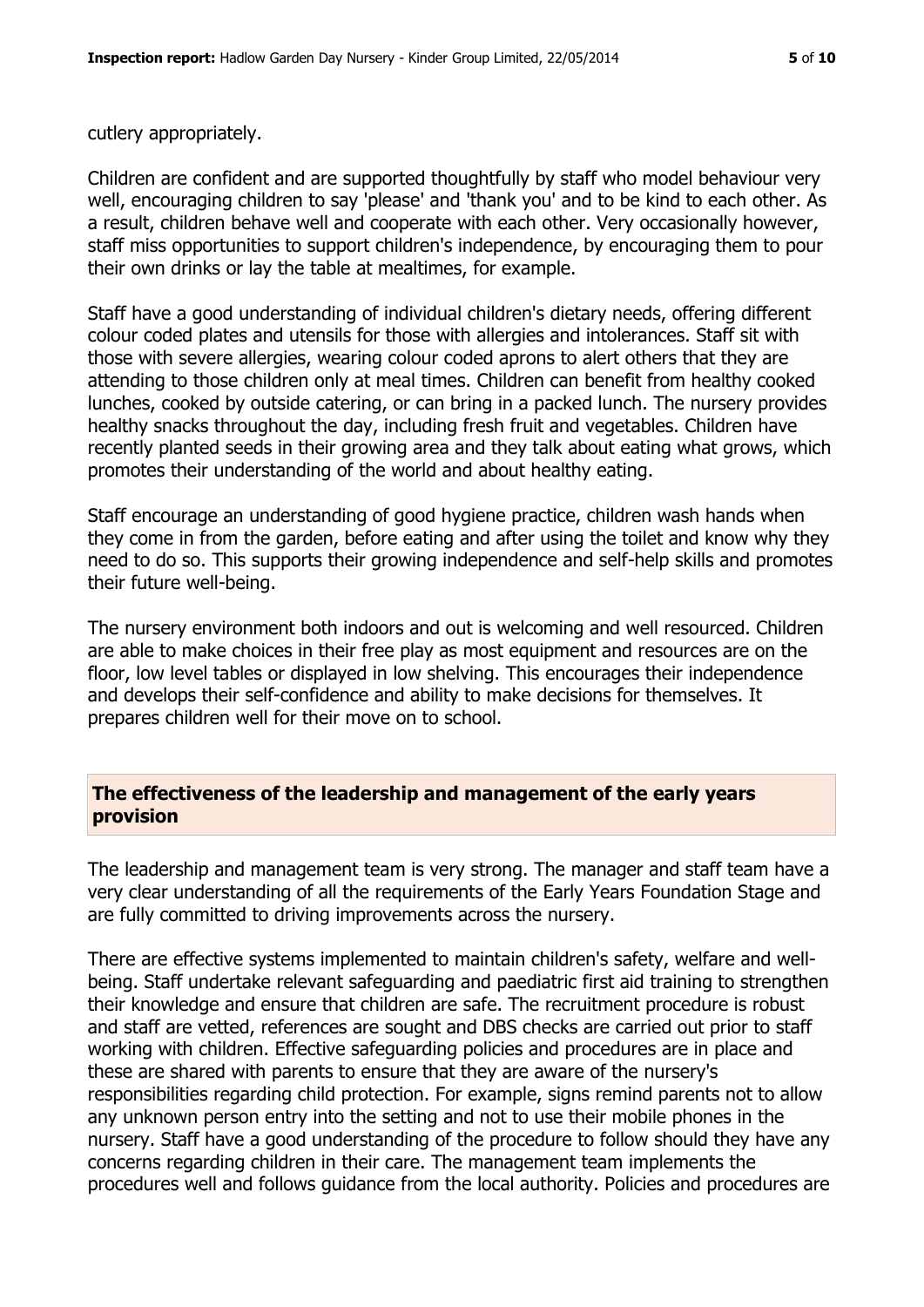reviewed regularly to ensure that they continue to meet the statutory requirements and children's needs. The premises are secure and visitors are identified before allowing entry to where the children spend their time. Daily risk assessments are completed to ensure hazards are minimised.

The manager is committed to There is a highly positive working relationship between all those involved in the nursery. All staff aim to ensure that they are supporting, enhancing and promoting all aspects of learning and development fully, for every child. The manager carries out regular, high-quality professional staff supervision to support staff development and to identify training needs. Staff attend a variety of courses to enhance their skills and knowledge. The manager makes consistent and focused evaluations of the impact of staff practice on outcomes for children. Management has a clear action plan for developments that will have a positive impact on children's learning experiences. Parents are invited to contribute their ideas for improvement. For example, a garden plan is displayed and parents are asked to contribute ideas for enhancing the different areas within it.

Relationships with parents are good. Parents report that staff are 'very friendly and approachable and 'know my child really well'. Management has invited parents to join a parents' forum, to enable parents to become more involved in the nursery and to have a greater say about the experiences offered to the children. The manager has developed strong relationships with outside agencies and professionals. Staff work effectively with outside professionals to ensure that individual targets for children are appropriate and that children receive all the support they need to make the best possible progress. This means that all children enjoy and achieve well in the nursery.

#### **The Childcare Register**

| The requirements for the compulsory part of the Childcare Register are | Met |
|------------------------------------------------------------------------|-----|
| The requirements for the voluntary part of the Childcare Register are  | Met |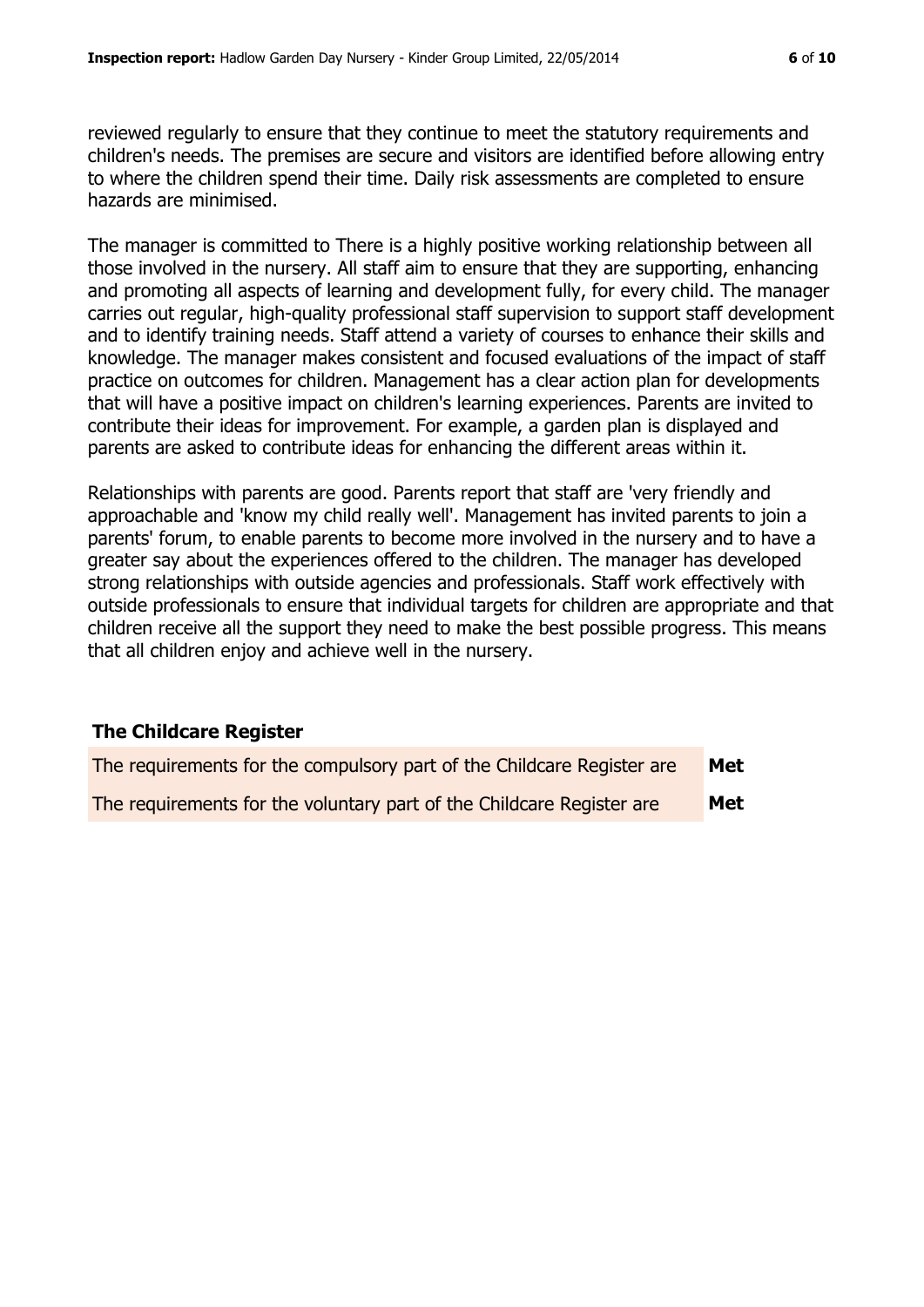# **What inspection judgements mean**

# **Registered early years provision**

| <b>Grade</b> | <b>Judgement</b>        | <b>Description</b>                                                                                                                                                                                                                                                                                                                                                                                |
|--------------|-------------------------|---------------------------------------------------------------------------------------------------------------------------------------------------------------------------------------------------------------------------------------------------------------------------------------------------------------------------------------------------------------------------------------------------|
| Grade 1      | Outstanding             | Outstanding provision is highly effective in meeting the needs<br>of all children exceptionally well. This ensures that children are<br>very well prepared for the next stage of their learning.                                                                                                                                                                                                  |
| Grade 2      | Good                    | Good provision is effective in delivering provision that meets<br>the needs of all children well. This ensures children are ready<br>for the next stage of their learning.                                                                                                                                                                                                                        |
| Grade 3      | Requires<br>improvement | The provision is not giving children a good standard of early<br>years education and/or there are minor breaches of the<br>safeguarding and welfare requirements of the Early Years<br>Foundation Stage. It will be monitored and inspected within<br>twelve months of the date of this inspection.                                                                                               |
| Grade 4      | Inadequate              | Provision that is inadequate requires significant improvement<br>and/or enforcement action. The provision is failing to give<br>children an acceptable standard of early years education and/or<br>is not meeting the safeguarding and welfare requirements of<br>the Early Years Foundation Stage. It will be monitored and<br>inspected again within six months of the date of this inspection. |
| Met          |                         | The provision has no children on roll. The inspection judgement<br>is that the provider continues to meet the requirements for<br>registration.                                                                                                                                                                                                                                                   |
| Not met      |                         | The provision has no children on roll. The inspection judgement<br>is that the provider does not meet the requirements for<br>registration.                                                                                                                                                                                                                                                       |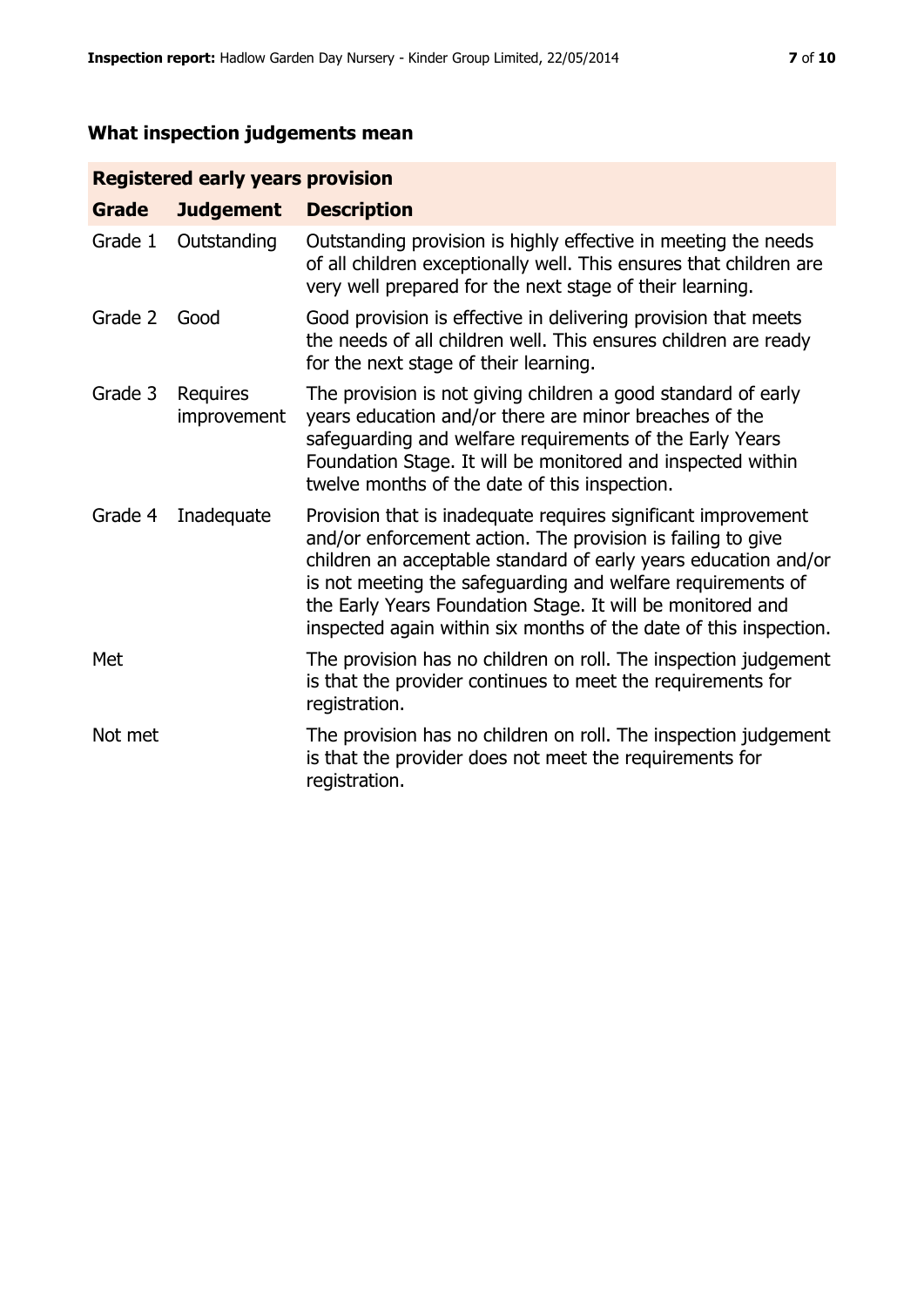#### **Inspection**

This inspection was carried out by Ofsted under sections 49 and 50 of the Childcare Act 2006 on the quality and standards of provision that is registered on the Early Years Register. The registered person must ensure that this provision complies with the statutory framework for children's learning, development and care, known as the Early Years Foundation Stage.

# **Setting details**

| Unique reference number       | 127216                   |
|-------------------------------|--------------------------|
| <b>Local authority</b>        | Kent                     |
| <b>Inspection number</b>      | 836209                   |
| <b>Type of provision</b>      | Full-time provision      |
| <b>Registration category</b>  | Childcare - Non-Domestic |
| <b>Age range of children</b>  | $0 - 8$                  |
| <b>Total number of places</b> | 60                       |
| Number of children on roll    | 70                       |
| <b>Name of provider</b>       | Kinder Nurseries Ltd     |
| Date of previous inspection   | 16/02/2009               |
| <b>Telephone number</b>       | 01732 850777             |

Any complaints about the inspection or the report should be made following the procedures set out in the guidance *'Complaints procedure: raising concerns and making complaints* about Ofsted', which is available from Ofsted's website: www.ofsted.gov.uk. If you would like Ofsted to send you a copy of the guidance, please telephone 0300 123 4234, or email enquiries@ofsted.gov.uk.

# **Type of provision**

For the purposes of this inspection the following definitions apply:

Full-time provision is that which operates for more than three hours. These are usually known as nurseries, nursery schools and pre-schools and must deliver the Early Years Foundation Stage. They are registered on the Early Years Register and pay the higher fee for registration.

Sessional provision operates for more than two hours but does not exceed three hours in any one day. These are usually known as pre-schools, kindergartens or nursery schools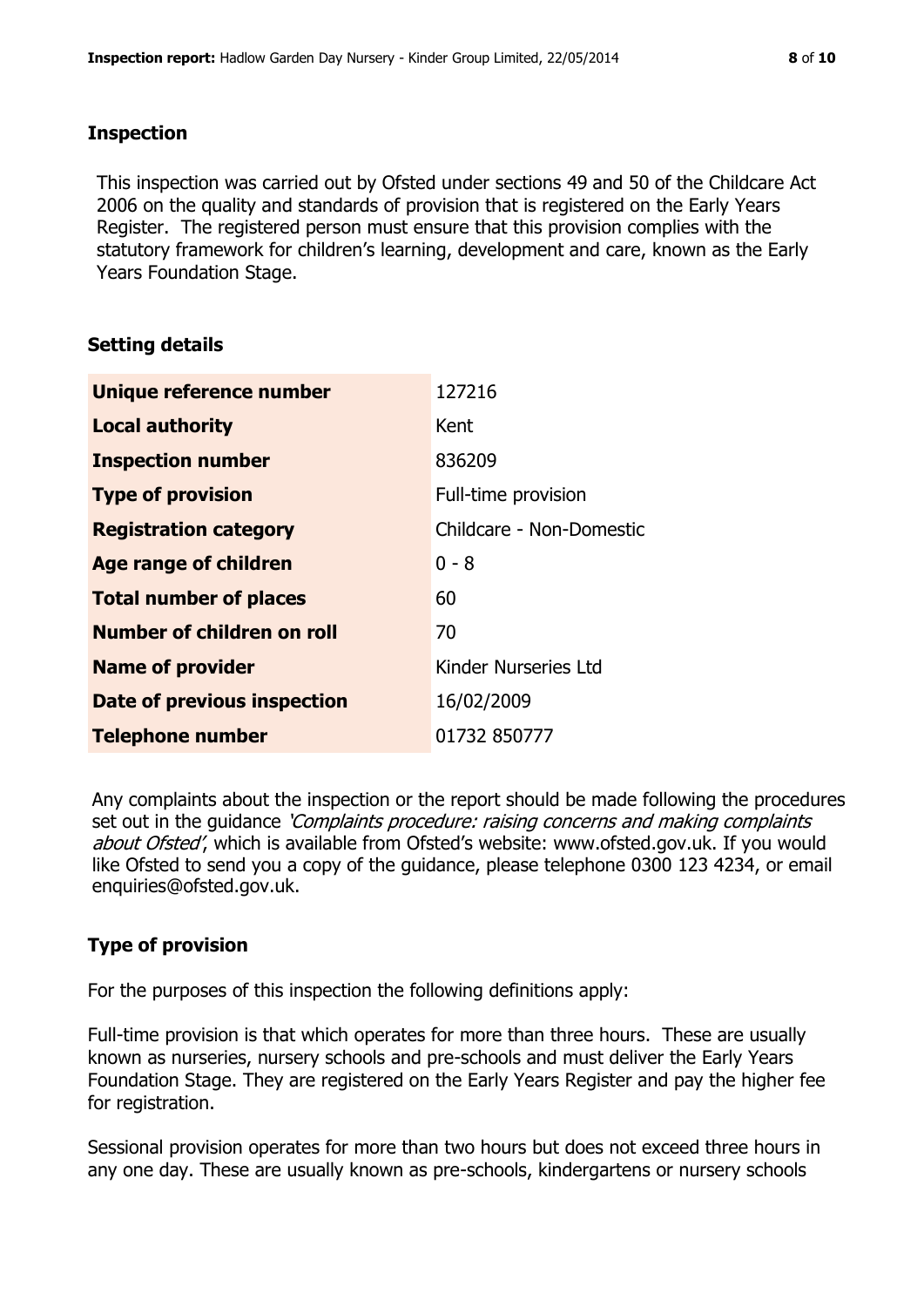and must deliver the Early Years Foundation Stage. They are registered on the Early Years Register and pay the lower fee for registration.

Childminders care for one or more children where individual children attend for a period of more than two hours in any one day. They operate from domestic premises, which are usually the childminder's own home. They are registered on the Early Years Register and must deliver the Early Years Foundation Stage.

Out of school provision may be sessional or full-time provision and is delivered before or after school and/or in the summer holidays. They are registered on the Early Years Register and must deliver the Early Years Foundation Stage. Where children receive their Early Years Foundation Stage in school these providers do not have to deliver the learning and development requirements in full but should complement the experiences children receive in school.